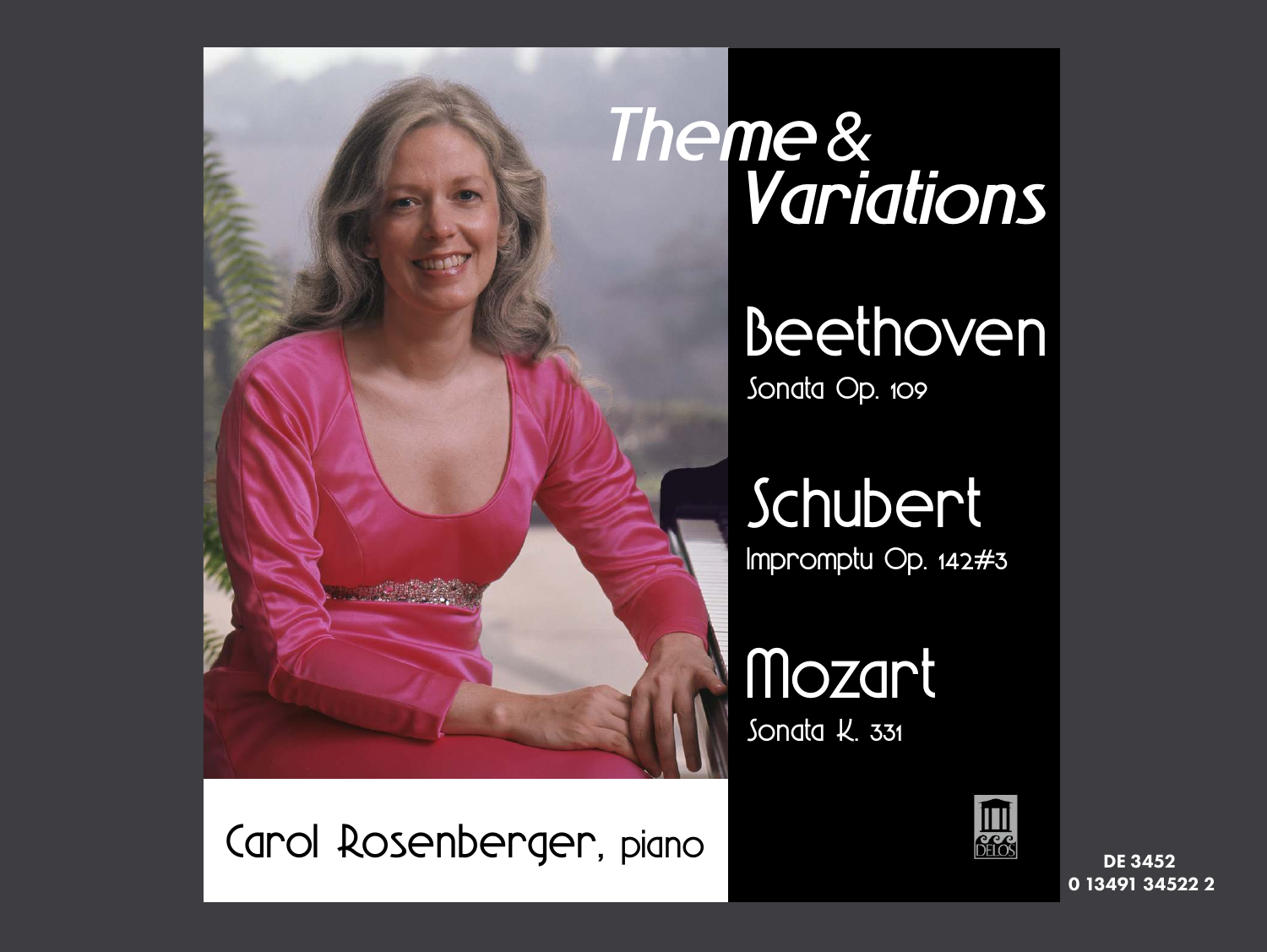# Theme & Variations

*"Rosenberger, Beethoven Go Together"* (headline) The Boston Globe

BEETHOVEN: Songta in  $\epsilon$ , Op. 109 Vivace, ma non troppo · Prestissimo Andante molto cantabile ed espressivo

SCAUBERT: Impromptu in B-Flat Op.  $142 \#3$ 

MOZART: Songta in A, K, 331 Andante grazioso • Menuetto • Alla Turca

Total Playing Time: 62:04

Carol Rosenberger, piano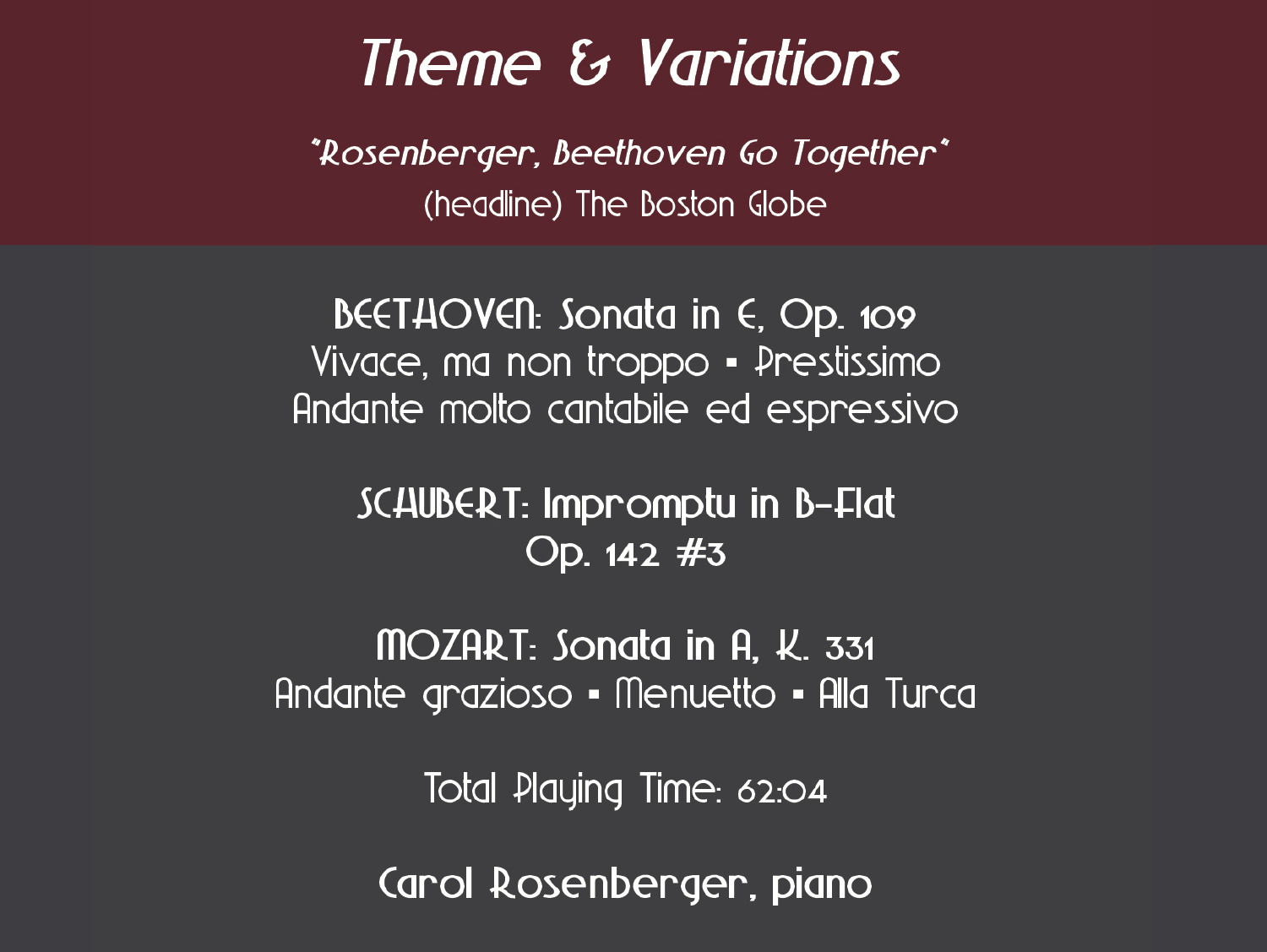#### **Ludwig van Beethoven (1770-1827): Sonata in E, Op. 109** (22:58)

- 1. Vivace, ma non troppo (4:04)
- 2. Prestissimo (2:42)
- 3. Andante molto cantabile ed espressivo (16:12)

#### 4. **Franz Schubert (1797-1828): Impromptu in B-Flat, Op. 142 No. 3** (13:10)

#### **Wolfgang Amadeus Mozart (1756-1791): Sonata in A, K. 331** (25:56)

5. Andante grazioso (15:10) 6. Menuetto (7:12) 7. Alla Turca (3:34)

Total Playing Time: 62:04

### **Carol Rosenberger, piano**

Recorded May, 1997, First Congregational Church, Los Angeles, California Executive Producer: Amelia Haygood Recording Producer: Andrew Keener Recording Engineers: John Eargle, Jeff Mee Editing: Peter S. Myles, Ramiro Belgardt Production Assistants: Phyllis Bernard, Catharine Jaap Cover Photo: Ken Veeder; Design and Layout: Lonnie Kunkel Boesendorfer Imperial Concert Grand Piano Piano Technician: Richard Davenport

 © 2015 Delos Productions, Inc., P.O. Box 343, Sonoma, CA 95476-9998 (707) 996-3844 • Fax (707) 320-0600 • (800) 364-0645 contactus@delosmusic.com • www.delosmusic.com Made in USA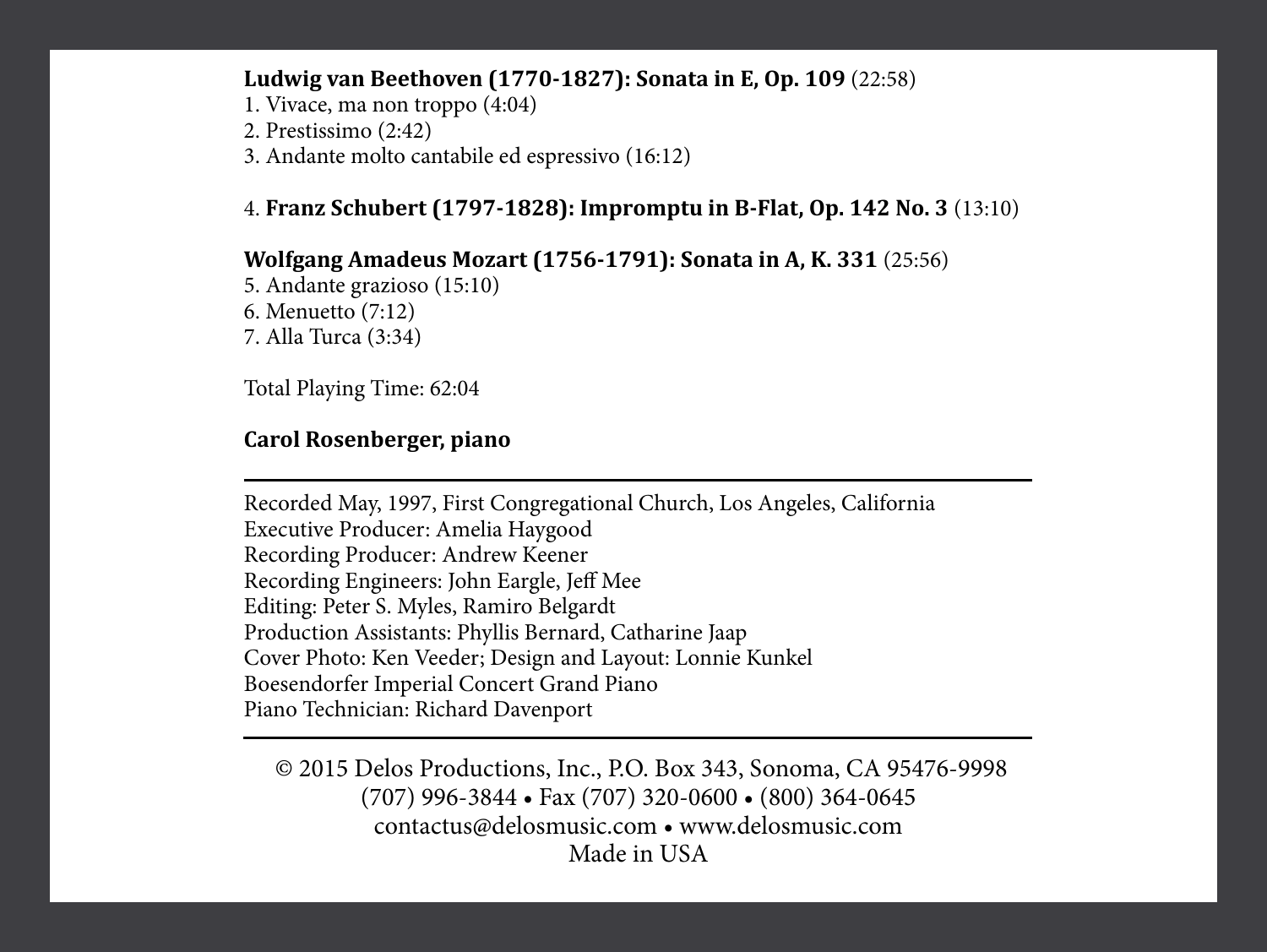Tecorded this program in 1997,<br>as a "Companion Disc" for a chil-<br>dren's album entitled "...such Stuff<br>as Dreams..." The children's CD itself as a "Companion Disc" for a children's album entitled "…such Stuff as Dreams..." The children's CD itself was a sequel to the earlier "Perchance to Dream," which had been the beginning of the Delos Young People's Series a few years earlier. The repertoire for both children's programs was chosen very carefully. I wanted each track to contain a masterpiece — serene, innocent, simple and of course melodious throughout.

For "…such Stuff…" I was tempted to include three wonderful themes from some of my favorite theme-and-variations masterpieces by Mozart, Schubert and Beethoven. They had all of the desired qualities mentioned above, but I hesitated about extracting them from their musical contexts. Then Delos founder Amelia Haygood and I hit upon the idea of letting the lovely themes be part of the children's disc, and during the same sessions, I would also record the entire works built on these themes for a second "Companion Disc." We hoped that some of the young people, or adults encountering this music for the first time, would want to take the leap and become acquainted with the complete works.

Now, some 17 years after the release of "…such Stuff as Dreams…" it has been suggested to me that it is time for the "Companion Disc" to have its own identity as an all-ages CD. In the three sets of variations, the themes have a masterful simplicity about them. The Schubert theme seems to take your hand and guide you into a beautiful natural landscape; the Beethoven theme, in its encompassing warmth, enables you to fuse your inner being with the universe, somehow. Both the Schubert and the Mozart melodies bring joy and pleasure. Mozart's elegantly simple theme is perfection itself, and gently finds its way into your heart.

My **Mozart** roots go back to early childhood, as do those of most pianists, and include long and happy associations with a number of his incomparable piano works, especially the concerti, in my touring years. A longtime bond with the **Sonata in A Major, K. 331** began when I played the third movement at around age seven. In my sheet music it was called by its English title, Turkish March. It was fun then, and it's fun now as the Alla Turca. A few years after my first Turkish March experience, I became acquainted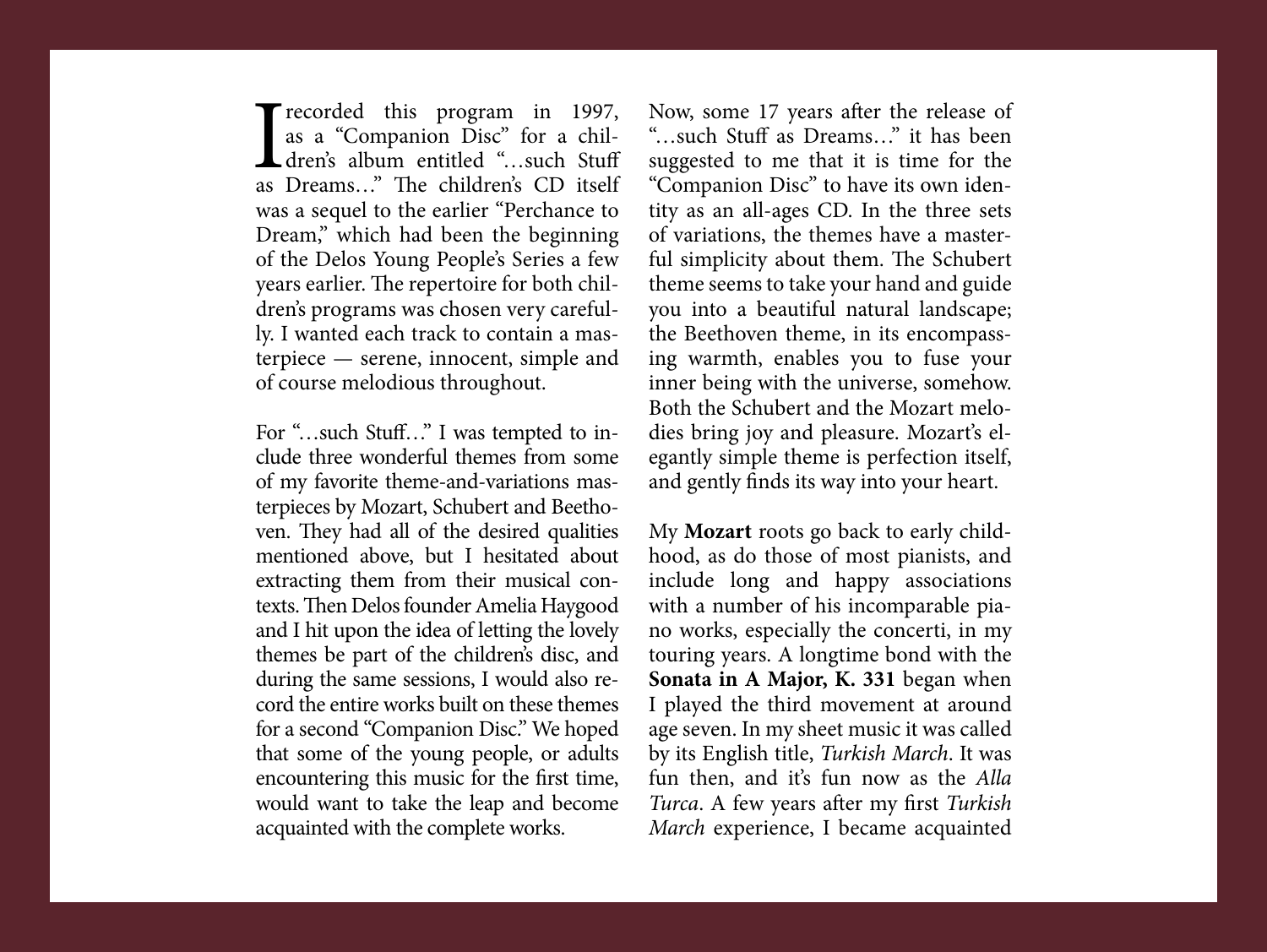with the sonata's other two movements, and played the work on an early recital program. This sonata has stayed with me ever since: the touching simplicity of the first movement's theme; the first gentle, and slightly questioning variation, with its affirmative finish to each section; the cheery variation with running triplets; the gliding minor variation; the magical variation with thirds soaring gently in the treble; the aria-like variation, almost a movement on its own; and of course the bright, cheery last variation. I've always heard hints of the "Turkish" element also suggested in that wonderfully inventive first movement, and even extended to the Menuetto second movement. In the Menuetto, I have long imagined an 18th century gilded ballroom filled with dancers in period costumes, whose varied subtle personal emotions and communications weave throughout the dance.

The **Schubert Impromptu in B-Flat, Op. 142, No. 3** represents another treasured part of my piano-playing life. I have loved and toured with various combinations of his eight Impromptus (the four Op. 90 and four Op. 142), and with some of his glorious sonatas (especially the Sonatas in B-Flat, D. 960, and in A, D. 959). During student years I spent in Vienna, there were countless opportunities to immerse myself in Schubert's wonderful Lieder, deepening the connection with his unique musical spirit. "No other music speaks of the Austrian landscape, reflects the Austrian sky to such a degree," German writer Annette Kolb said of Schubert. Pianist Arthur Schnabel, who brought many of Schubert's piano works to the public after a century of neglect, called them "a safe supply of happiness." The great teacher Nadia Boulanger observed that a Schubert melody was a supreme example of genius, of that magic one cannot define, "so simple that there's nothing to it, just innocence and an irresistibly spontaneous movement that makes it a masterpiece."

Schubert's melody lines are always vocal, and therefore human; his settings often suggestive of a benign outdoor environment. In our fast-paced era, in which peaceful places and quiet moments become increasingly rare, such music is perhaps even more precious. It invites us to live a musical phrase that suggests the luminous ideal, but is within the human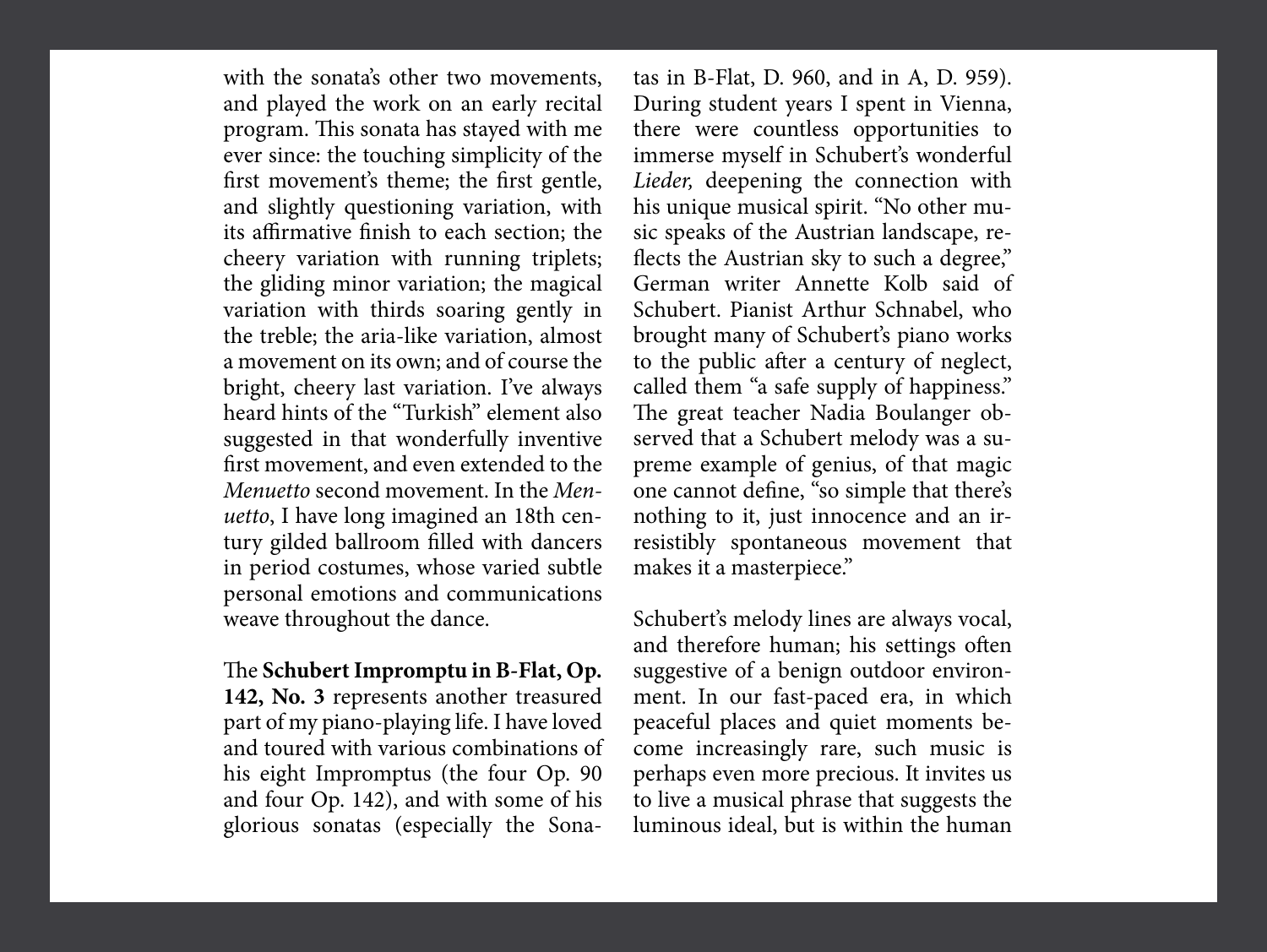context. Schubert could take us — or go with us — anywhere, and make any day a more beautiful one. Music such as this Impromptu allows us to draw a long breath while we put daily cares into perspective. There is lovely serenity in the theme, and an increasingly joyous lilt in the variations that follow; the wistful minor variation brings a cloud or two that give the entire experience greater depth; a variation in G-flat affirms contentment; the final variation, back to B-flat, is cascading joy; the rich chordal return of the theme is quiet reassurance. It is indeed a beautiful example of that "safe supply of happiness."

I like to imagine how the three great composers represented on this album might respond to hearing their music on a Boesendorfer Imperial grand. Perhaps Schubert, the master of the Lied, or German art song, would have loved its singing quality in expressing his incomparable melodies, including the theme of the Impromptu in B-flat Major. Mozart might also have liked that singing quality, especially appropriate in the lovely, inventive theme-and-variations movement of his A Major Sonata. He probably would have chuckled at the commotion the instrument's rich bass could cause in the Alla Turca third movement, which is, after all, humorous.

Beethoven, in particular, might have enjoyed the sound of his masterpieces on the Boesendorfer Imperial. He was dissatisfied with the pianos of his time, and always pushing piano makers towards new developments in the piano's dynamic range, strength of tone and resonance. He surely wished for a fuller and richer sound. He brought his innovative genius to full utilization of each new development in the instrument during his lifetime, and yet he wrote, not only for the piano he knew, but far beyond it. One can be reasonably certain that what he heard in his immense imagination would have had as its ideal something unfettered by limitations of the then-current instrument.

My personal history with **Beethoven's Sonata in E, Op. 109** goes back to an almost-10-year period, beginning in my early 20s, when I was prevented by illness from playing the piano at all. During that difficult period I found Op.109, along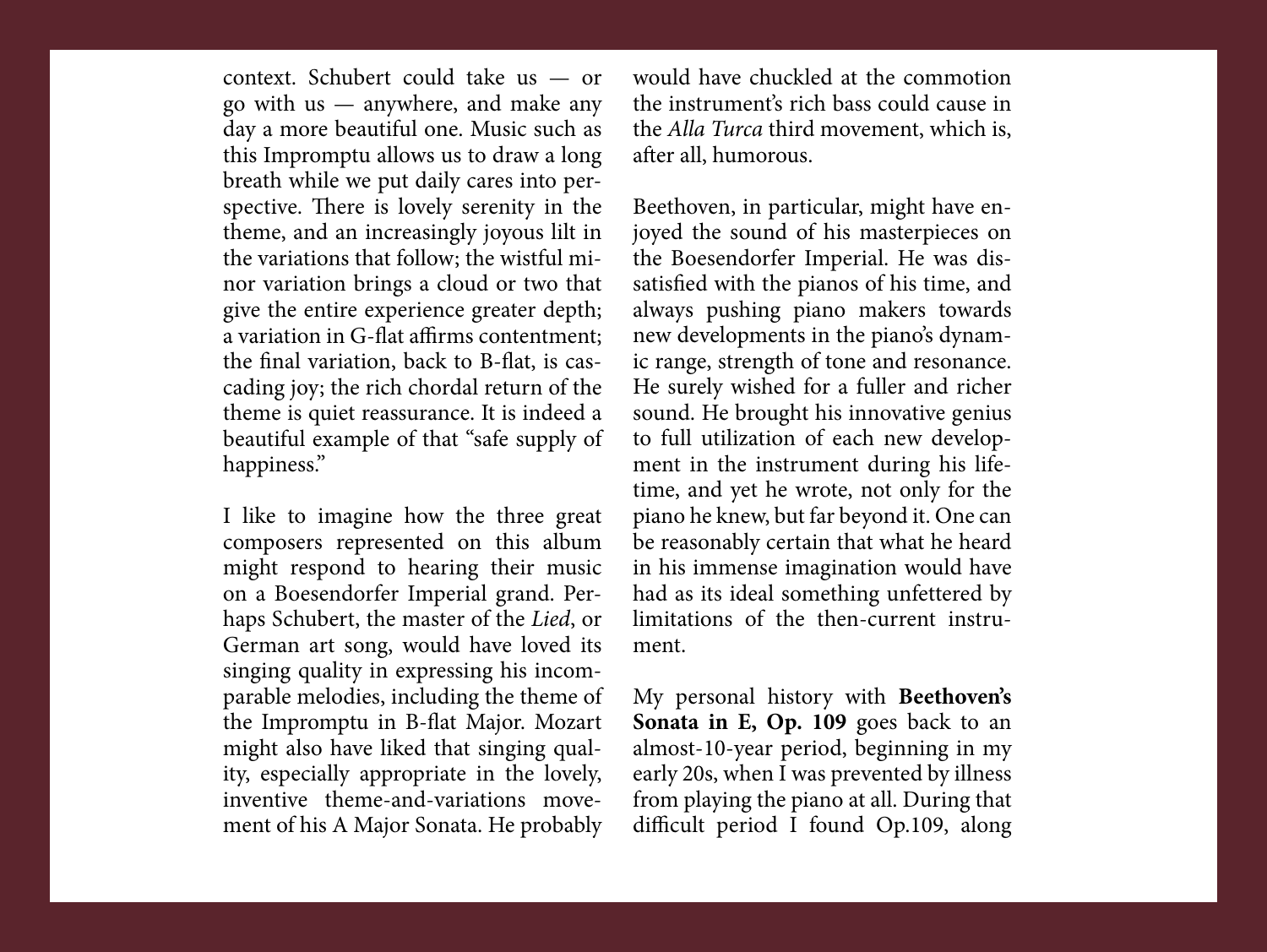with its two "brethren," the Op. 110 and Op. 111 sonatas, to be endlessly rewarding to "live inside." I studied them in an analytic manner with Nadia Boulanger in Paris, and after moving to Vienna, immersed myself in the fascinating Schenker analysis of Beethoven's unsurpassed musical architecture. But mostly, I kept thinking my way through these three wonderful creations, hearing them in my mind's ear, and feeling comforted, inspired and buoyed by them. Not only did they reassure me about the world in general, but they also allowed me to entertain the hope of being able to play them some day.

When I was able to return to the concert stage, I sometimes played those last three Beethoven sonatas as a complete recital. I always found the Opus 109 a welcoming way to begin the program. One has the feeling, in the opening of the first movement, that the music has already been going on before you can hear it — floating in from some gentle, mystical place  $-$  and all you have to do is join it. The ongoing musical thread can be followed, stretched at its highly expressive, quasi-improvisatory heights and in its quiet reflective moments, but never broken. Its tonal architecture is strong and grand in scope, while remaining intimate, and creates a world of its own just in those very few minutes. Then the *Prestissimo* second movement says "Ah, but there's this side too!" – its vigor and sudden robustness adding exhilaration to the soulful emotions.

By the time the sublime third movement comes along, we are ready to welcome it. The theme's simplicity is infused with warmth and generosity, along with an expansiveness that makes it feel open to all of our joint human experience and potential. Beethoven asks that it be played in a manner that is "Gesangvoll, mit innigster Empfindung" (songful, with deepest feeling). As the variations progress, we are taken through beautiful experiences — the first delicate and gently expansive; the next bursting with excitement; then one that gently encircles and reassures; then on to a joyous fugue, and finally to the last variation. Here, some of the aspirations aroused by the first movement are gloriously realized, and it is the culmination of the third movement theme's potential. What could be more moving than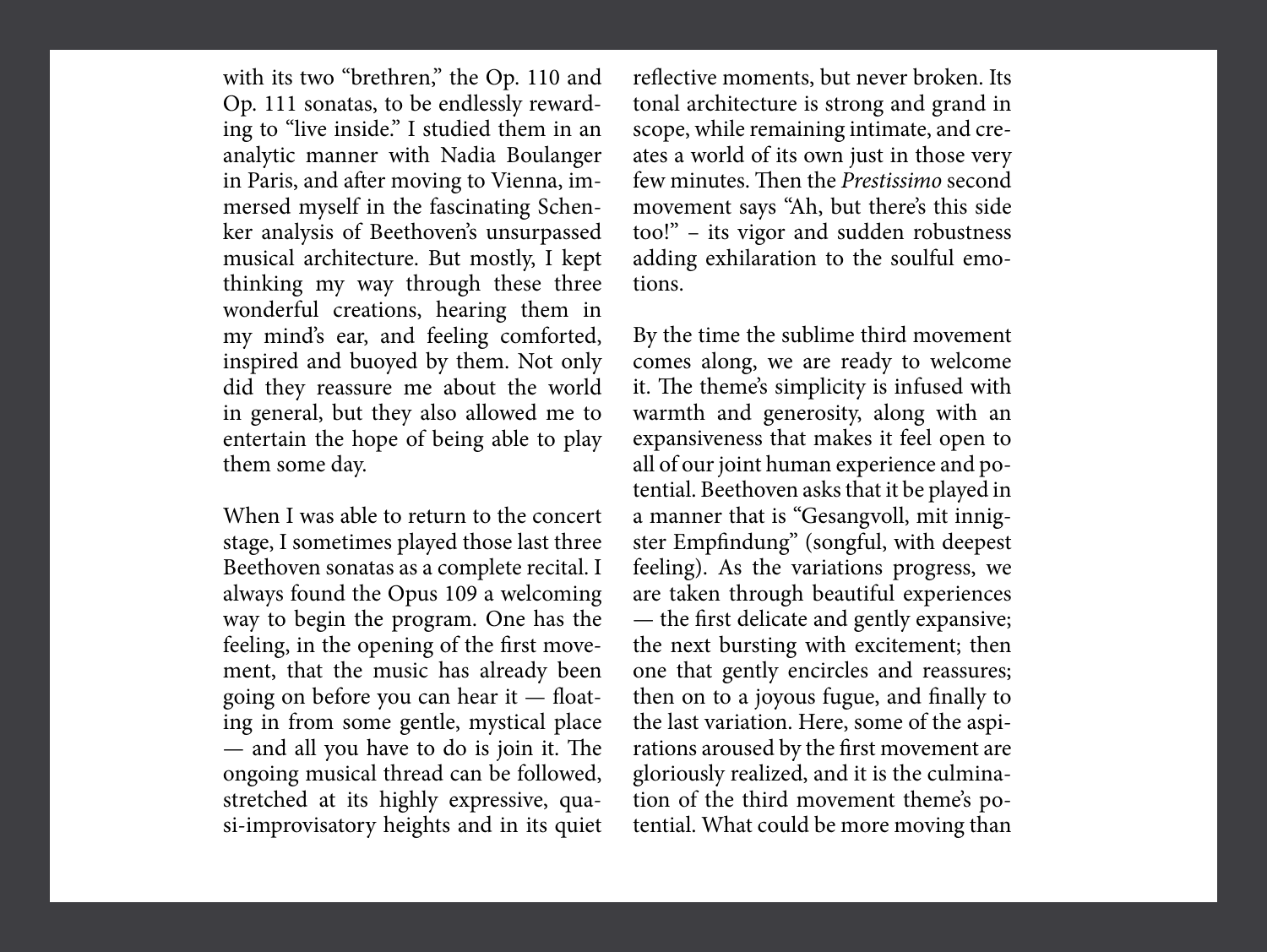the theme's gentle reappearance, building in its climax to a triumphant constellation shining gloriously above cumulative textures and trills, and then ending in reassuring simplicity, a quiet final word.

For me, "getting into" this sonata is to experience one of the wonders of the world. One feels the transformations of the theme's "deep song," and its reappearance, as the summary of life and art and heart and soul. It is touching to remember that by the time Beethoven wrote this transcendent music he could hear almost nothing and was locked in a silent world where all of the music was inside of him. He had distilled to its essence the summary of an intense life experience, with music such as this expressing his complete and radiant vision. This magnificent 23 minutes of music offers a profoundly moving glimpse of a great soul.

— Carol Rosenberger

American pianist **Carol Rosenberger** has attracted an international audience for bringing her special blend of refined virtuosity and poetically compelling interpretations to both traditional and contemporary repertoire. "Eloquent and sensitive playing" wrote The Times of London, while that city's Daily Telegraph commented: "Her playing was alive to every fleeting sense impression, yet intellectually commanding. These were ideal performances."

Beginning with the debut tour that elicited such comment in New York, Boston, London, Paris, Vienna, Berlin and other capitals, Carol's distinguished recital programs and guest appearances with orchestras carried her to most major European and American cities. More recent concert appearances include New York's Town Hall, Philharmonic Hall and the Great Hall of the Tchaikovsky Conservatory in Moscow, Peter the Great's Palace in St. Petersburg, Italy's Rossini Opera House, and tours of Scandinavia and the U.S., with the Moscow Chamber Orchestra under Constantine Orbelian.

Over 30 recordings on the Delos label have extended Carol Rosenberger's in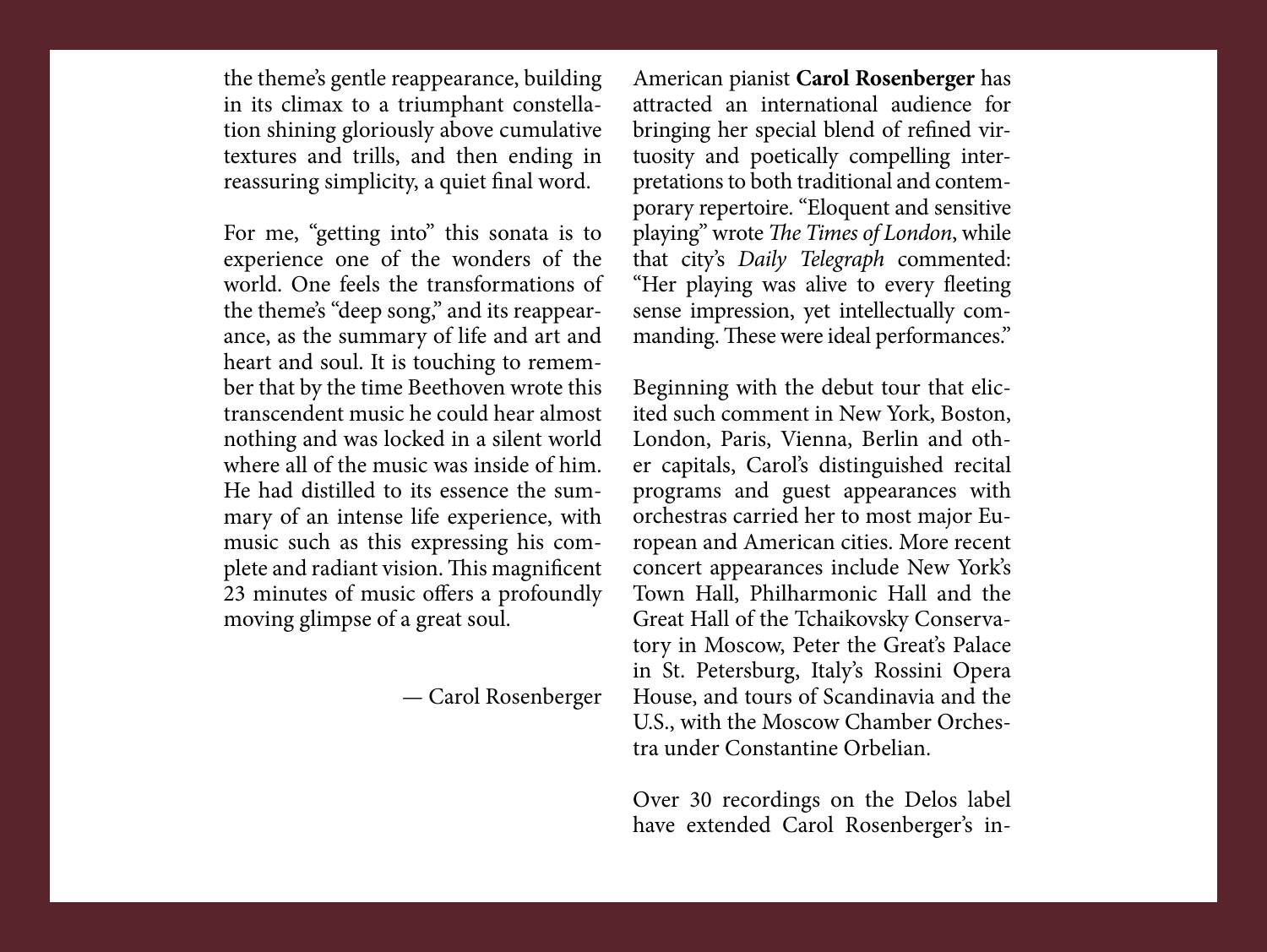dividual vision to a wide range of piano repertoire. Her recording of Howard Hanson's Fantasy Variations on a Theme of Youth, with Gerard Schwarz and the New York Chamber Symphony, brought her a 1991 Grammy Nomination for Best Performance, Soloist with Orchestra. Rosenberger and Schwarz followed this recording with the rarely-heard Hanson Piano Concerto with the Seattle Symphony. Together with Constantine Orbelian and the Moscow Chamber Orchestra, Carol has recorded the premiere of Frank Bridge's Chamber Concerto for Piano and String Orchestra (arr. C. Orbelian), an arrangement of the Quintet (1912).

Carol's celebrated series of concept-recordings began with Water Music of the Impressionists, which was selected by Stereo Review as one of the 25 Best Classical Compact Discs of all time, by Gramophone as a Recording of the Year, and by Billboard as an All-time Great Recording. The Impressionistic Night Moods was the successful sequel; and a second water-music disc, Singing on the Water, included Barcarolles written especially for the album by Sir Richard Rodney Bennett and the American composer David Diamond.

Together with co-producer Amelia Haygood, Carol led the way into another area of concept recordings with the 1989 release of Perchance to Dream, Lullabys for Children and Adults. One of the first classical CDs designed primarily for young people, Perchance struck a responsive chord with all ages. The American Record Guide called it "a splendid disc, to be treasured by young and old," and Fanfare commented that it is "the perfect gift among recordings for introducing a child to the intimacies and universality of music." Subsequent albums of relaxing piano music were Reverie and Such Stuff as Dreams — the latter a lullaby album including themes from three major works of Mozart, Schubert and Beethoven heard in their entirety on a companion disc. She has also appeared as soloist on two orchestral CDs designed to be relaxing in nature: with Constantine Orbelian and the Moscow Chamber Orchestra in Mozart Adagios, and with James DePreist and the Monte Carlo Philharmonic in A French Romance.

Carol and Amelia guided and copro-duced the Delos Music for Young People Series. As producer of special recording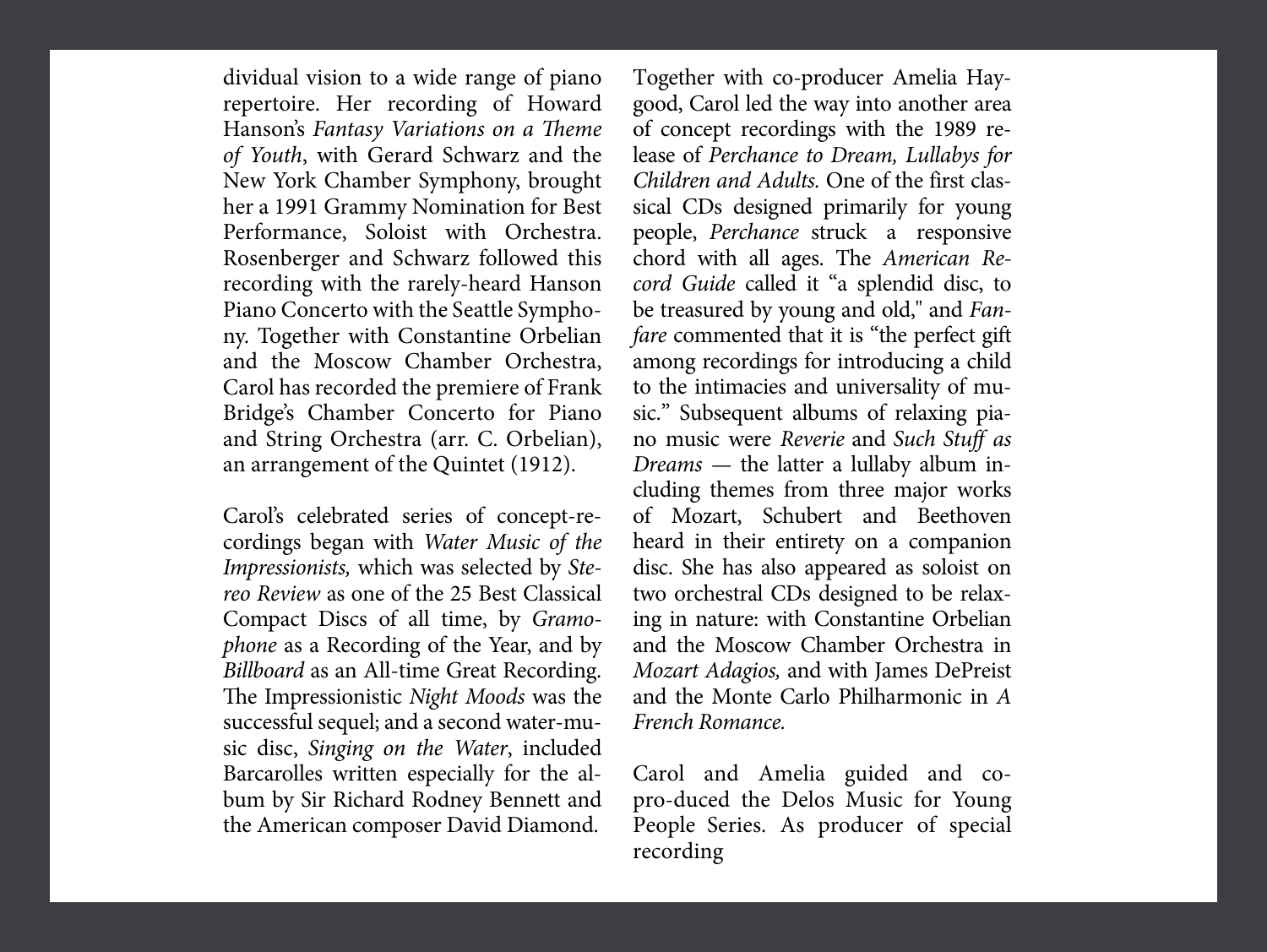projects combining music and narration, Carol has worked with such distinguished narrators as James Earl Jones, Michael York and Natalia Makarova. She also wrote the script for Makarova's narrated version of Stravinsky's The Firebird, a recording that won the American Library Association's "Notable Recording" award.

Carol's affinity for the late works of Beethoven and Schubert resulted in highly acclaimed recordings of the Beethoven Sonatas Op. 111 and 57, and the Schubert Sonata in B-flat, together with the Impromptus Op. 90. Her contribution to the performance of 20th Century music is reflected in her recordings of the Hindemith Four Temperaments with James DePreist and the Royal Philharmonic, and an all-Szymanowski disc, including the Masques, a group of Mazurkas, and the Etudes op. 4 and op. 33.

The Schwarz/Rosenberger recording of the Haydn D Major Concerto with the Scottish Chamber Orchestra was called "the best recording of that work now available" by American Record Guide, and the subsequent recording of the Haydn G Major Concerto with the same collaborators brought to light a rarely-heard work. With the London Symphony, Rosenberger and Schwarz recorded the Falla Nights in the Gardens of Spain and the Beethoven Concerto No. 4; with the Seattle Symphony they recorded the Strauss Burleske, and with the Los Angeles Chamber Orchestra the Shostakovich First Piano Concerto.

Born in Detroit, Michigan, Carol studied in the U.S. with Webster Aitken and Katja Andy; in Paris with the legendary Nadia Boulanger; and in Vienna with harpsichordist/ Baroque scholar Eta Harich-Schneider and Schenker theorist Franz Eibner. In 1976 she was chosen to represent America's women concert artists by the President's National Commission on the Observance of International Women's Year. She has been the subject of articles in many of the nation's leading newspapers and magazines, and has been on the faculties of the University of Southern California and California State University Northridge. She has given performance workshops for young musicians on campuses nationwide.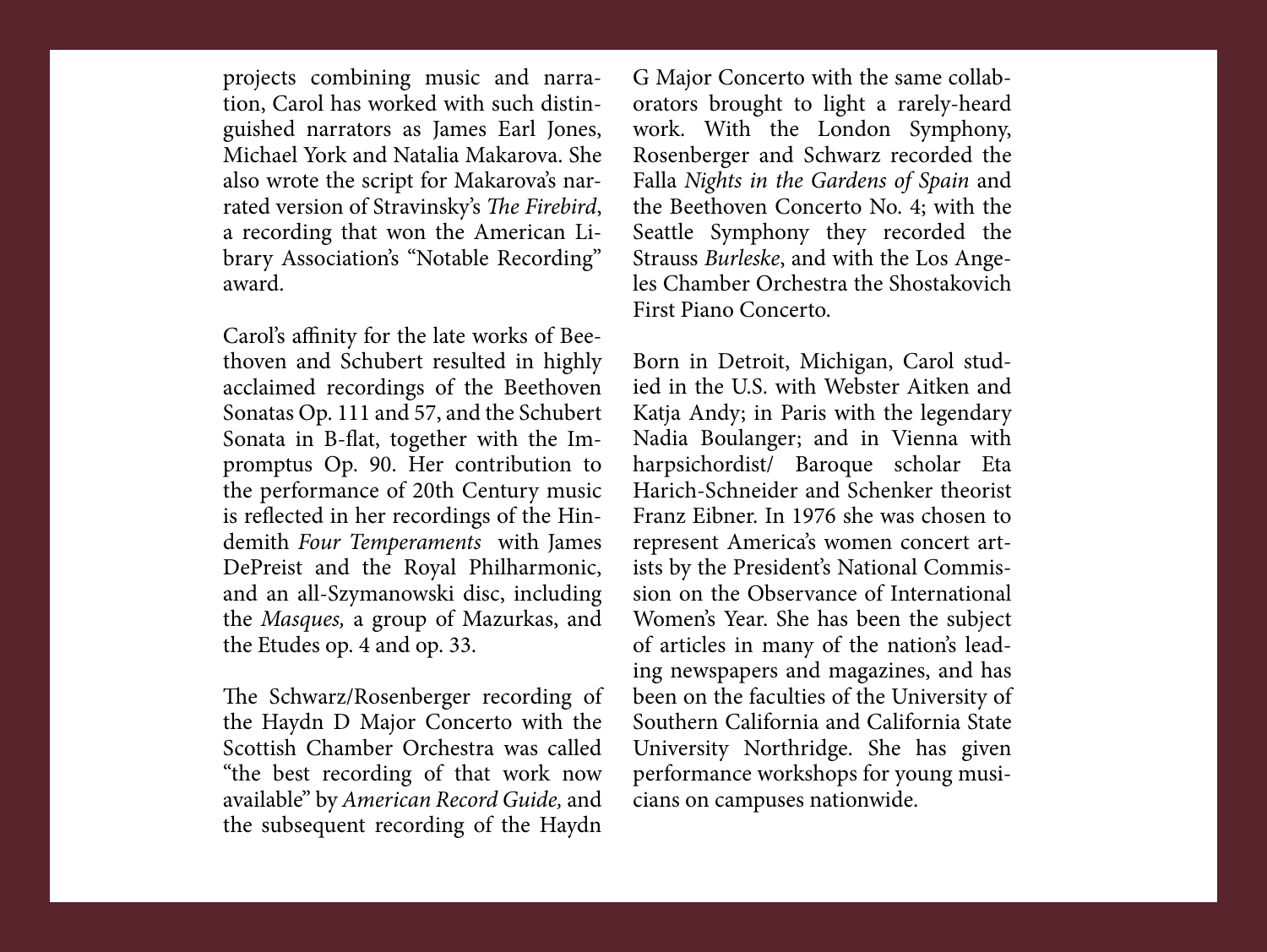Carol has given numerous benefit performances for physical rehabilitation programs, an effort motivated by her own experience. Her official debut was delayed ten years by an attack of paralytic polio at the outset of her career. She spent those ten years of seclusion and rehabilitation partly in Vienna, studying Baroque style and theory at the Academy, and absorbing German Lieder, opera, instrumental music and literature.

Upon Carol's return to the concert stage, not even her management knew, at the beginning, about her long ordeal. As her story became known, she proved to be an inspiration to many, and is currently working on a book about her experiences. She feels that her successful struggle to overcome the after-effects of polio taught her a great deal that she has been able to pass on to others. She has taught workshops, at the University of Southern California and other universities, in the wide-ranging area of physical and psychological preparation for performance.

In an enthusiastic review of a Rosenberger recital at Carnegie Hall, Mark Kanny, then Music Editor of FM Guide, had his own response to the artist/person he heard that night: "Her performances have an unforced quality that has nothing to do with lack of energy. Rather her playing draws on an inner calm. One hears this too when she talks about the problems of a woman pianist, or about the need for a more engaging concert format...she has retained her humanity; her name is worth remembering."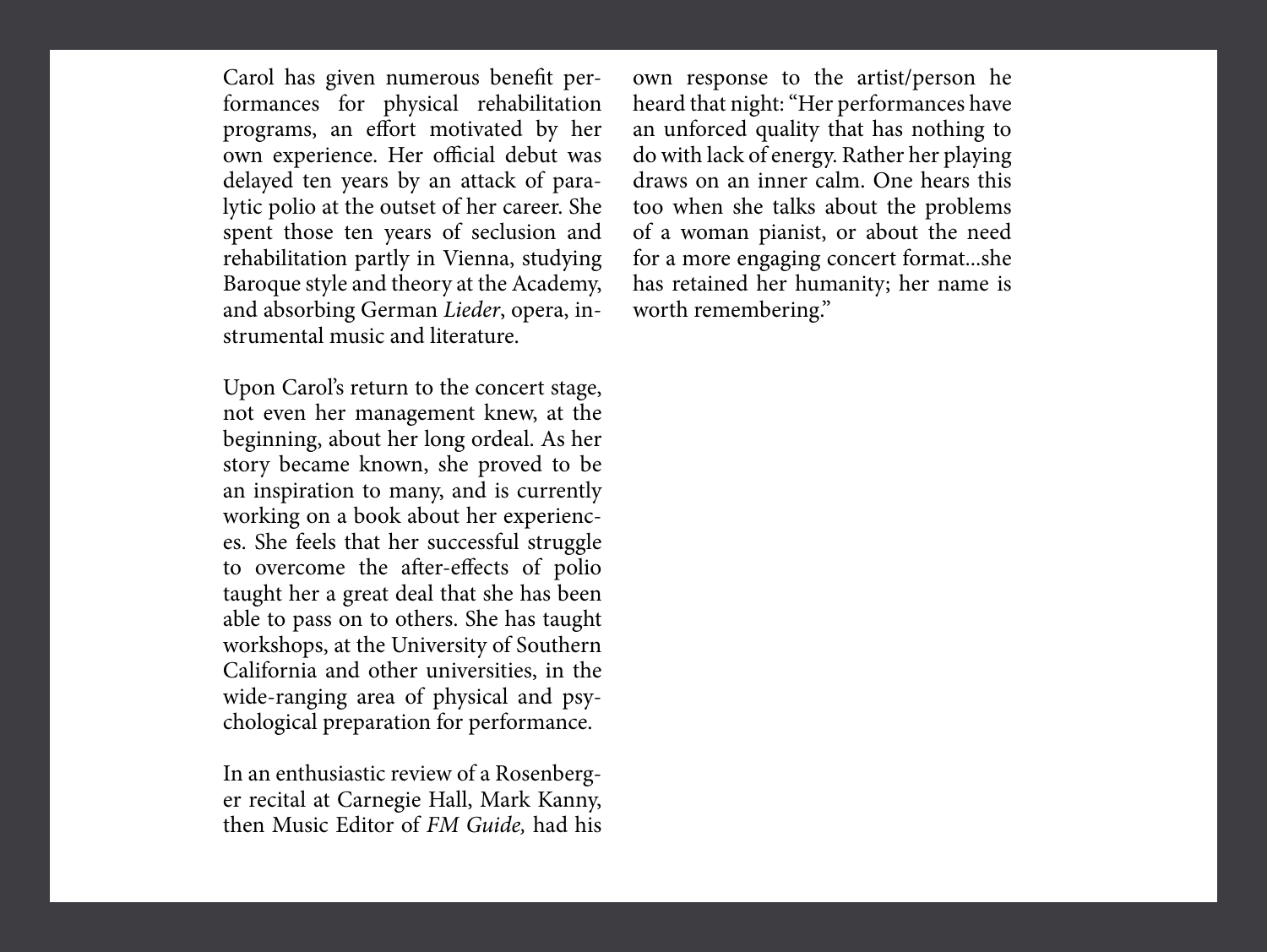## Also Available



**DE 3027 BEETHOVEN Concerto #4; Symphony #5**



**DE 3021 SHOSTAKOVICH Concerto #1; Stravinsky; Prokofiev**



**DE 3030 Debussy; Fauré; Granados Griffes; Liszt; Chopin**



**DE 3263 BRIDGE Chamber Concerto Four Pieces; Three Idylls**